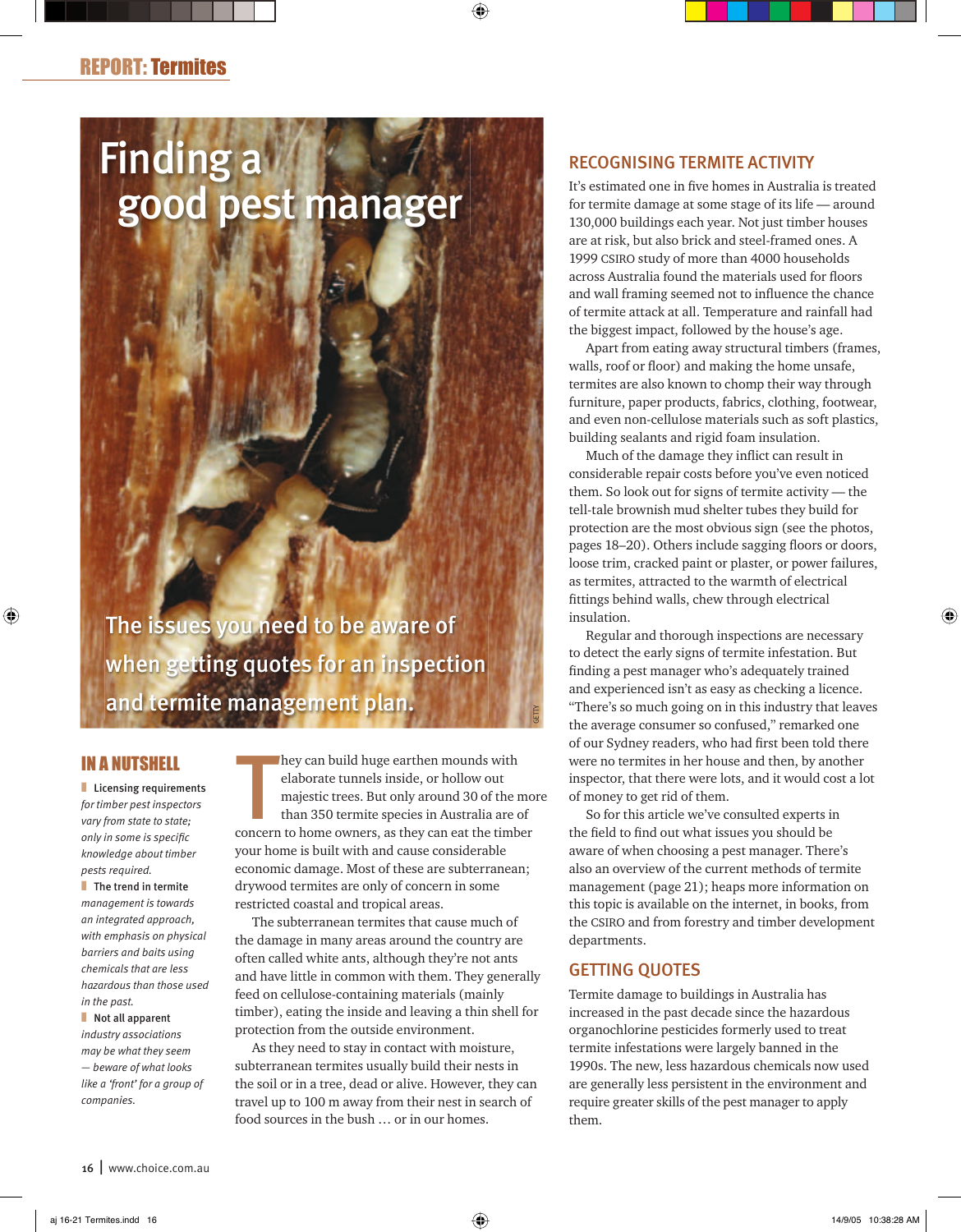With the average cost of a termite treatment estimated at around \$1500 — plus potentially many thousands of dollars for repairing termite damage — it's well worth getting familiar with the subject before organising an inspection or committing yourself to a particular termite management plan.

Phone several pest managers and take notes of your calls. You're unlikely to get detailed information or a specific price over the phone, but you should be able to get a general impression about the company, the pest manager who'll do the inspection — and termite treatment, if one is necessary — and a range of prices you can expect.

Compare the options each pest manager presents, the prices they quote and the professionalism they display, then choose the company (and treatment, if required) you're most comfortable with. Make sure, however, that you're comparing like with like. The various termite management methods currently used (and discussed on page 21) can vary in price from a few hundred to several thousands of dollars. The cheapest you're offered might only rid you of termites in the short term; an integrated approach

might cost more at the outset but provide better protection from future termite attacks.

Below are some *Questions to ask* on the phone when getting quotes for an inspection.

#### THE INSPECTION

It's recommended you have a thorough pest inspection at least once a year, more often in areas with high termite risk. (According to the CSIRO's termite hazard map, only Tasmania rates 'negligible' for termite risk. Large tropical and subtropical areas in WA, the NT and Queensland, plus an area around Perth, are rated 'very high', and all other states except Tasmania have areas of 'high' termite risk.)

Make the time to be present during the inspection; you'll get more value for your money. Not only will you be there to, say, unlock the basement or attic, but you can discuss potential approaches and any problems straightaway with

# Questions to ask

#### About the company

**Now long has your company been** established? (Avoid dealing with a pest manager who only lists a mobile phone number and

PO box with no address, unless you know or can find out more about them. They may be difficult to trace if there are problems later with the inspection or treatment.)  $\blacksquare$  Are you a member of an industry association? (See *Industry associations*, page

19, for more on this.)

■ Can you supply a portfolio of evidence? (This should include evidence of a current licence and up-to-date professional indemnity and public liability insurance certificates, as well as written references from or phone numbers of recent clients. The sections on pages 18 and 20 on licensing requirements and insurance have more on this.)

## About the inspector

 $\blacksquare$  What are the qualifications and skills of the pest inspector? (See *Licensing requirements*, page 18, for information on how to interpret the answer.)

■ Has the pest inspector done any ongoing training since gaining the qualification? ■ How much experience does the pest inspector have in termite management? ■ Will the person you just gave me the information about also do the termite treatment, if one is required? If not, how experienced is that person? (Someone in training is OK, as long as they're appropriately supervised. If subcontractors are used, it's best to find out this whole set of information about them too.)

## About the inspection and termite management

■ Will the inspection be carried out in accordance with, or exceed, the requirements of the Australian standard? (AS4349.3 provides guidelines for inspecting buildings for timber pests; AS3660.2 deals with termite management in and around existing buildings and structures.) ■ How long do you envisage the inspection will take? (An average house should probably take two to three hours to inspect, which includes the time the inspector

spends discussing the issues with you and taking notes. If a shorter time is quoted, ask the company how many assessments the inspector does in a day — more than two, especially with travel time in between, could mean the inspector is tired or rushed.)

■ Will the inspection also cover borers and wood-decay fungi?

■ Will you provide a report in writing? (A written report is absolutely necessary, so you have something you can refer to when you need to, or for a future negligence claim. See *The inspection*, above, for what a report should contain.)

■ If termites are found, what treatment methods do you usually recommend? (Office staff who give quotes and advise clients should know about these. For an overview of what's currently offered, see *Dealing with termites*, page 21.)

■ Will you bring any brochures or other information on the products you're likely to use? (So that you'll know in advance about any chemicals they'll use, their toxicity and safety matters.)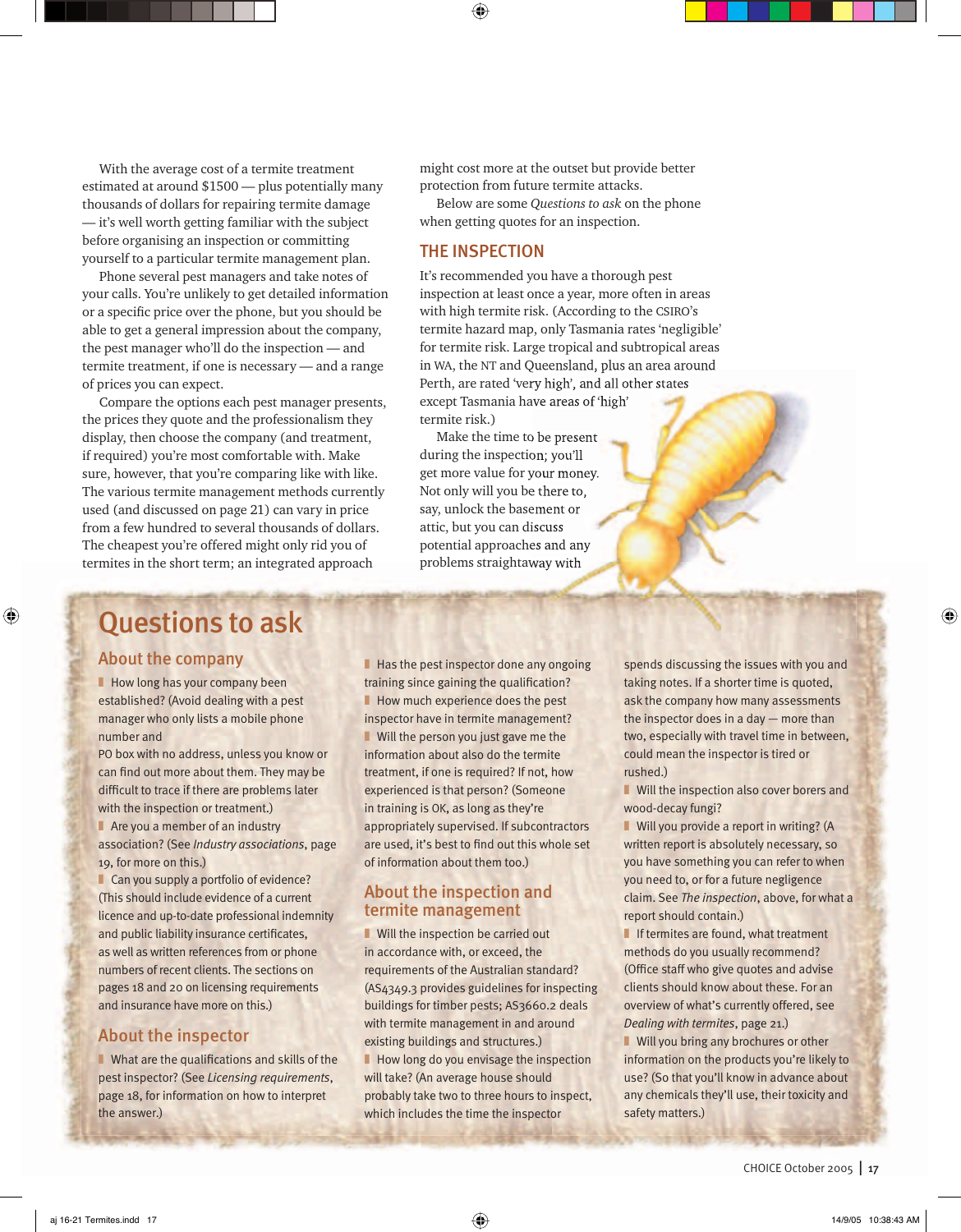

*To get to the food source from their habitat underground, subterranean termites have built mud shelter tubes over the rendered bricks to the timber house.*

#### SAFER PEST **CONTROL**

The CHOICE Guide to Safer Pest Control*, by Paul Rogers, is full of information on how to protect your home from common household and garden pests using nontoxic methods. See page 48 for how to order it.*

the inspector, so that an appropriate solution can be tailored to your needs.

The inspector should bring, as a minimum, a longhandled probe or screwdriver, moisture meter, torch, ladder, binoculars, compass, knife and magnifying glass and may well have access to a range of more sophisticated equipment. They should inspect, if practical, all accessible timbers underneath the house and under the roof, inside and outside the building and its surrounds, garden, fences, trees and stumps and other timber structures and trees on the property, up to around 50 m from the main building.

The inspector should also check the presence and effectiveness of visible and accessible termite barriers and the susceptibility of the property to termite infestation (things such as subfloor ventilation and drainage, obvious areas of damp, etc). Furniture and furnishings as well as stored and concealed timbers are usually excluded.

When you get the pest inspection report, read it carefully and if anything is unclear, talk to the inspector. It should include details of the areas inspected (and mention inaccessible areas not inspected), evidence of termite activity (active

and old) and, if termite activity was found, an integrated termite management



For a termite inspection of an average-size home in a capital city you can expect to be charged between \$200 and \$400, depending on the building size, style and ease of access. Considering the damage termites can cause, it's a wise investment — as long as the inspection is done professionally by a suitably qualified pest manager and the advice is sound and tailored to your situation.

#### LICENSING REQUIREMENTS

In theory — and in line with the recommendations of the relevant Australian standards — a timber pest inspector should possess a certain amount of technical knowledge and experience and should know about local building practices as well as the habits of termites, how they work, where they're likely to be found and the signs of infestation.

To gain that level of competency, a timber pest inspector should have done at least 40 timber pest reports under appropriate direct supervision, a timber inspection course, and have some competence in units 8 and 10 of the National Pest Management Competency Standards, or equivalent experience. (The units are taught by TAFE and other registered providers; units 8 and 10 deal specifically with inspecting, reporting and controlling timber pests.)

The practice, however, doesn't always reflect the theory. Although training of pest managers is based on national competency units, licensing is statebased, and the states and territories have adopted different minimum requirements. Licensing is usually the responsibility of the state's health department or occupational health and safety body and, to the chagrin of many in the industry, is largely concerned with safety matters rather than with knowledge about pests.

In most states, to get a licence, pest managers must have done a minimum of three basic units (5, 6 and 18) or equivalent. Only in Queensland and WA are units 8 and 10 also required for fully licensed timber pest managers. However, most insurers make units 8 and 10 a requirement for professional indemnity cover on termite work (see *Insurance*, page 20).

So, instead of just checking their licence, ask the pest inspector what experience they have in timber pest management. Having done units 8 and 10 is a good indicator, but experience is important too. It's generally thought that it takes at least two years' training to begin to understand termite behaviour. So if the pest manager lacks formal qualifications but has been doing the job for many years, ask them to detail their experience with wood-destroying insects.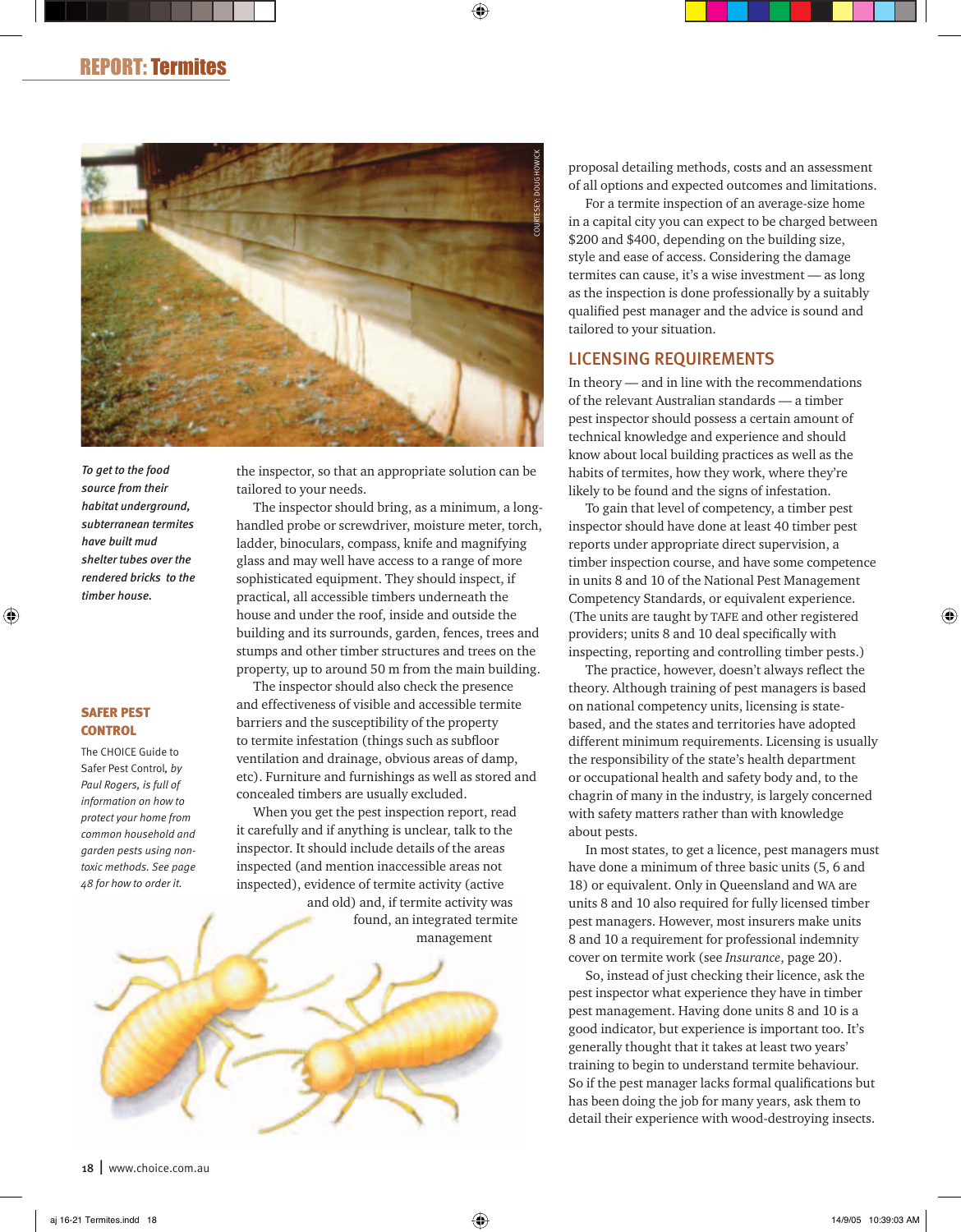#### **PESTCERT**

To help address the problems of sometimes inadequate licensing requirements, the industry recently established PestCert, a professional accreditation program aimed at raising standards in the pest control industry and improving its reputation.

To gain accreditation, pest managers must demonstrate, among other things, that they've had appropriate training, which could mean higher levels of competency than most states require for licensing purposes. They must also commit themselves to regularly updating their skills and knowledge, a requirement which addresses some concerns in the industry that licences are reissued virtually automatically, without the need for professional development, if the pest manager has held a licence for a number of years.

While the accreditation scheme is aimed at all licensed pest managers, not all in the industry are backing the program, disagreeing with the concept of PestCert determining their training needs. Accreditation costs \$145 per individual, but the cost can rise considerably (to \$500–\$1000, depending on the level of training required) if pest managers lack formal qualifications and need training and assessment to demonstrate their relevant knowledge and skills.

PestCert is an initiative of the major industry association (AEPMA), which also funded its establishment, together with a number of manufacturers of pest control chemicals. It's expected to be fully operational, and governed independently, by the time this article is published. To check which pest managers in your area are PestCert accredited, go to www.pestcert.com.au or phone (07) 3390 5228. But keep in mind that lack of accreditation may well be due to reasons other than lack of skill.

# INDUSTRY ASSOCIATIONS

We often advise readers to choose a member of an industry association that has a complaint-handling process in place when looking for a tradesperson or the like. While that won't guarantee a thorough job,



you'll have somewhere to turn to if things go wrong. However, a word of advice is due about the pest control industry's associations.

The major industry association is the Australian Environmental Pest Managers Association (AEPMA), based in Melbourne and represented in every state and territory. AEPMA says it's willing to help people sort out a problem with one of its members if they can't solve it with the pest manager concerned.

If there's evidence a member company has transgressed its code of ethics, AEPMA says it'll take action against that company. A warning might be issued, or the company might be expelled — a drastic action that, while it does happen, isn't required often, according to AEPMA.

To find an AEPMA member, go to www.aepma. com.au or phone AEPMA on (03) 9597 0664. Bear in mind, though, that only around half of individual pest managers (and about a third of pest management businesses) are AEPMA members.

Considering it's legal to register a company with 'association' in its name, you might also come across various groups or networks of companies that may look like an industry association when searching for a pest manager online or in the Yellow Pages. However, these could be entry portals for certain groups of companies, rather than industry associations as we know them, with many different member companies.

For example, the Sydney-based Australian Pest Controllers Association (APCA) claims to be



#### FOUND A NEST?

*If you stumble across a termite nest on your property, don't disturb it until you've determined an appropriate termite management plan*  with a qualified pest *manager. Once sufficiently disturbed, termites may abandon the immediate area, move elsewhere and then remain undetected.*

*Metal termite shields, also called ant caps, don't prevent termite activity, but it's easier to spot the tubes as they cross the cap.*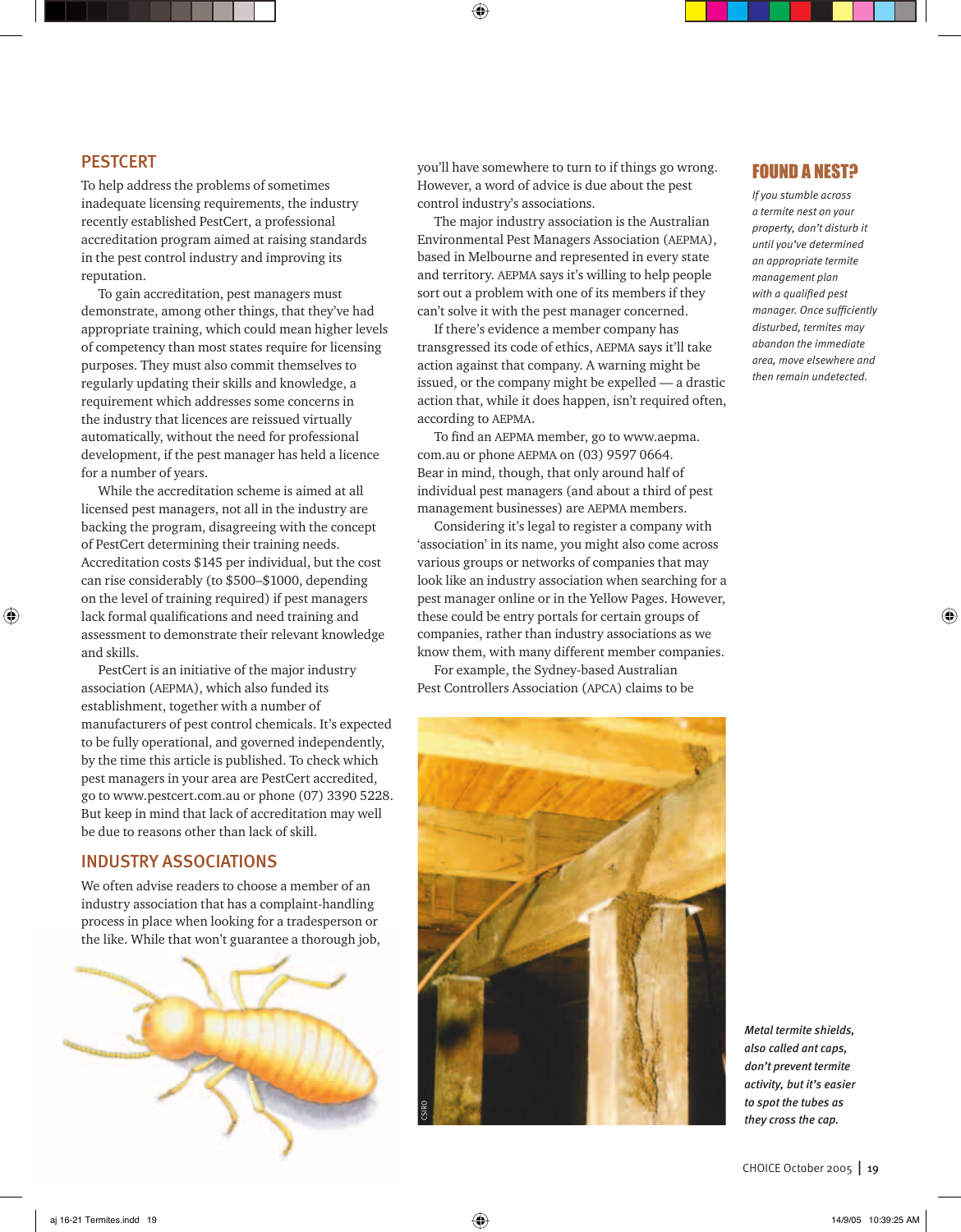# KEEPING TRACK

*The Building Code of Australia requires that all new homes and extensions have a termite management system in place in all areas except Tasmania, where the termite risk is negligible. Homes built after July 1995 must have a 'durable notice' of treatment fi xed to a prominent position in the building (near the meter box or the entrance to a crawl space), listing the method of termite management, date of installation, life expectancy (for chemical barriers) and recommended future inspections.* 

a "vanguard counterweight" to the dominant association and has a small and apparently highly selective membership base of around 30, spread across most states.

When you search for a local pest manager on the APCA website (www.pestcontrol.org.au), be aware that in some locations you could be limiting your options to the **FUMAPEST** group of companies. Our search via the 'Find a local pest controller' link from the APCA website directed us to a website run by **FUMAPEST** (www.termite.com), which only listed **FUMAPEST** member details for pest managers in places such as Sydney, Melbourne, Perth and Canberra, to name a few.

#### **INSURANCE**

It's very important to look for professional indemnity and public liability insurance when getting quotes. The former covers the pest manager against negligence claims arising out of inspections, quotations and treatments performed, the latter against injuries and property damage caused as a result of their work.

Choosing a pest manager who holds current insurance should increase your chances of getting a claim settled if problems arise later on. It should also improve your odds of getting a competent pest manager in the first place, as the insurer may require higher-level skills of a pest manager than the relevant licensing body does.

Both AEPMA and APCA require their members to have professional indemnity insurance, but most states' licensing bodies don't — with the exception of





*Mud shelter tubes over subfl oor piping are signs of termite activity.*

Queensland. In fact, up to half the industry is likely to be uninsured, according to the industry's major insurance broker. So, for your own protection, insist on insurance and on proof — ask to see certificates of currency.

And if things still go wrong in the end, despite all your research, try and sort it out with the pest manager in the first instance. He or she may well do all they can to rectify the problem and uphold their reputation. Contact AEPMA if your attempts are fruitless and the pest manager is a member, or the fair trading or consumer affairs agency in your state if they aren't and you

want to take the matter further.

## WARRANTIES

Don't be too impressed by long warranty periods for termite control products until you've read all the fine print. For example, it could require you to pay for annual check-ups to keep a 10-year warranty valid, in which case it's hardly a real 10-year warranty. If you come across such conditions, tell the Australian Competition and Consumer Commission (ACCC).

*An exposed concrete slab, like the one in the top photo, acts as a physical barrier that will bring termite activity into the open. If it's covered with shrubs and plants, as in the photo below, termites can gain concealed access to structural timbers.*